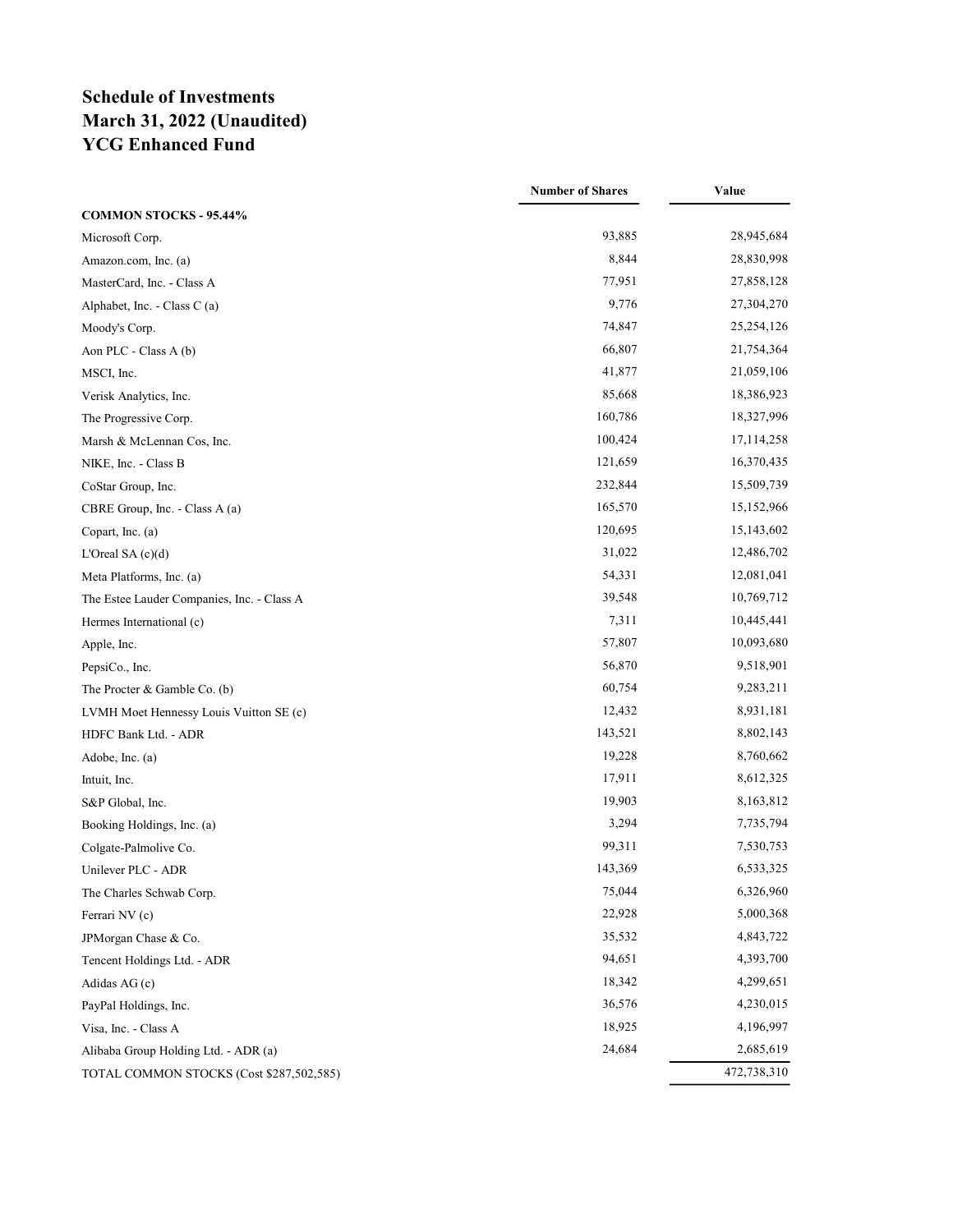|                                                 | Principal |    |             |
|-------------------------------------------------|-----------|----|-------------|
| <b>SHORT TERM INVESTMENTS - 3.25%</b>           | Amount    |    | Value       |
| United States Treasury Bill - 3.25%             |           |    |             |
| $0.004\%$ , 04/28/2022 (e)                      | 2,841,000 |    | 2,840,947   |
| $0.005\%$ , 05/05/2022 (e)                      | 440,000   |    | 439,988     |
| $0.007\%$ , $05/12/2022$ (e)                    | 683,000   |    | 682,977     |
| $0.011\%, 05/19/2022$ (e)                       | 359,000   |    | 358,981     |
| $0.016\%, 05/26/2022$ (e)                       | 288,000   |    | 287,978     |
| $0.021\%, 06/02/2022$ (e)                       | 385,000   |    | 384,785     |
| $0.024\%$ , 06/09/2022 (e)                      | 35,000    |    | 34,975      |
| $0.039\%$ , $06/16/2022$ (e)                    | 893,000   |    | 892,229     |
| $0.050\%$ , $06/23/2022$ (e)                    | 1,726,000 |    | 1,724,153   |
| $0.083\%, 06/30/2022$ (e)                       | 1,391,000 |    | 1,389,226   |
| $0.105\%$ , 07/07/2022 (e)                      | 63,000    |    | 62,903      |
| $0.162\%$ , 07/14/2022 (e)                      | 94,000    |    | 93,836      |
| $0.320\%$ , $08/04/2022$ (e)                    | 458,000   |    | 456,738     |
| $0.469\%, 08/11/2022$ (e)                       | 200,000   |    | 199,394     |
| $0.473\%, 08/18/2022$ (e)                       | 154,000   |    | 153,505     |
| 0.499%, $08/25/2022$ (e)                        | 267,000   |    | 266,060     |
| 0.581%, 09/01/2022 (e)                          | 957,000   |    | 953,302     |
| $0.646\%, 09/08/2022$ (e)                       | 51,000    |    | 50,796      |
| $0.794\%, 09/15/2022$ (e)                       | 4,836,000 |    | 4,815,320   |
| TOTAL US TREASURY BILL (Cost \$16,096,223)      |           |    | 16,088,093  |
| Total Investments (Cost \$303,598,808) - 98.69% |           |    | 488,826,403 |
| Other Assets in Excess of Liabilities - 1.31%   |           |    | 6,479,882   |
| TOTAL NET ASSETS - 100.00%                      |           | \$ | 495,306,285 |
|                                                 |           |    |             |

Percentages are stated as a percent of net assets.

ADR American Depositary Receipt

PLC Public Limited Company

(a) Non-income producing.

- A portion of this security is pledged as collateral on options written. As of
- (b) March 31, 2022, the value of collateral is \$12,664,276.

(c) Foreign issued security.

A portoin of this security is classified as illiquid due to a technicality on

- (d) how it trades; however, it is valued the sames as the regular shares.
- Reflects the annualized yield on the date of purchase for discounted

(e) investments.

The Global Industry Classification Standard (GICS®) was developed by and/or is the exclusive property of MSCI, Inc. ("MSCI") and Standard & Poor Financial Services LLC ("S&P"). GICS is a service mark of MSCI and S&P and has been licensed for use by U.S. Bank Global Fund Services.